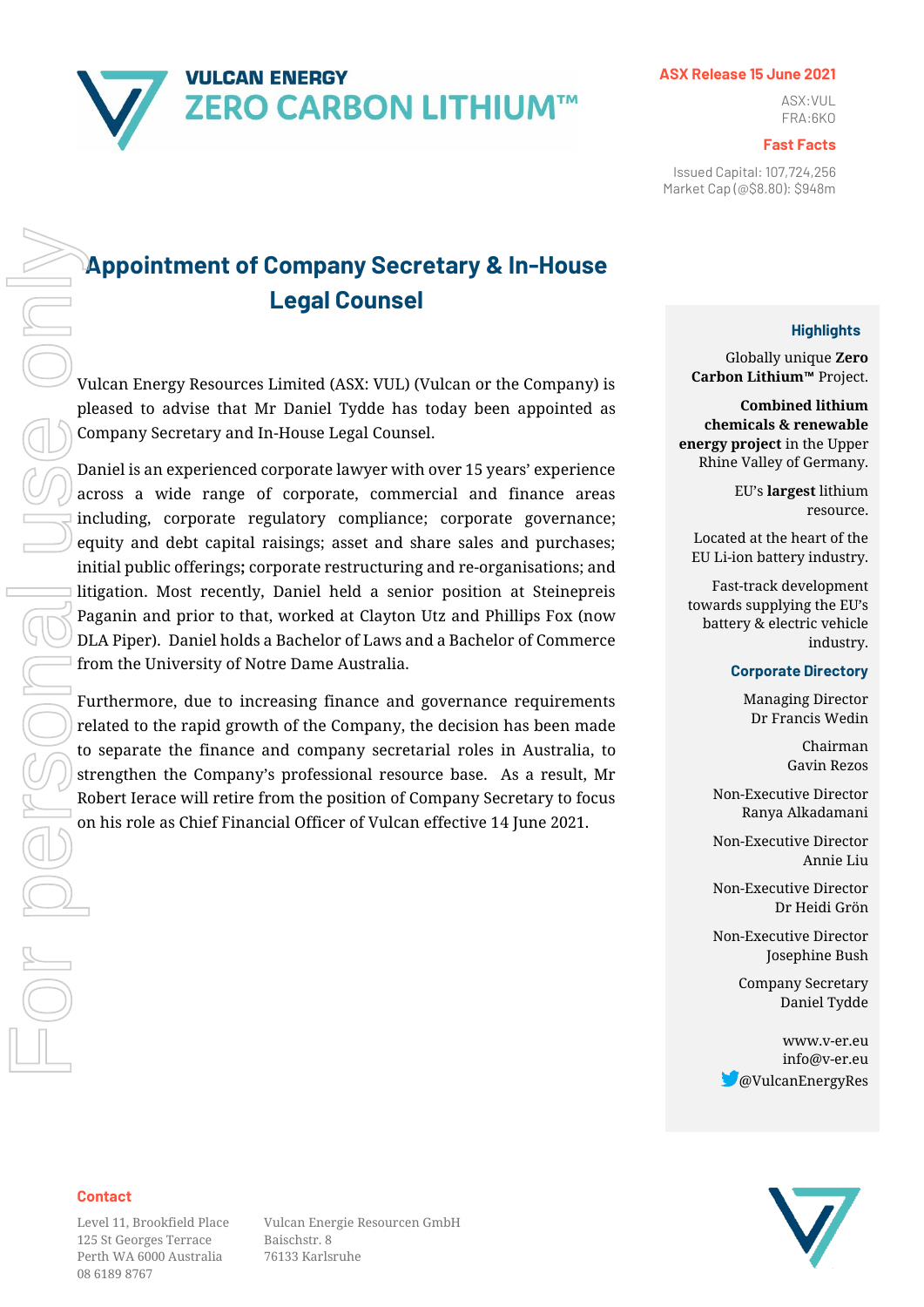

# **About Vulcan**

*Vulcan is aiming to become the world's first lithium producer with net zero greenhouse gas emissions. Its ZERO CARBON LITHIUM™ project will produce a battery-quality lithium hydroxide chemical product from its combined geothermal energy and lithium resource, which is Europe's largest lithium resource, in Germany. Vulcan's unique, ZERO CARBON LITHIUM™ project will produce both renewable geothermal energy, and lithium hydroxide, from the same deep brine source. In doing so, Vulcan will address lithium's EU market requirements by reducing the high carbon and water footprint of production, and total reliance on imports. Vulcan aims to supply the lithium-ion battery and electric vehicle market in Europe, which is the fastest growing in the world. The Vulcan Zero Carbon Lithium™ project has a resource which can satisfy Europe's needs for the electric vehicle transition, from a source with net zero greenhouse gas*